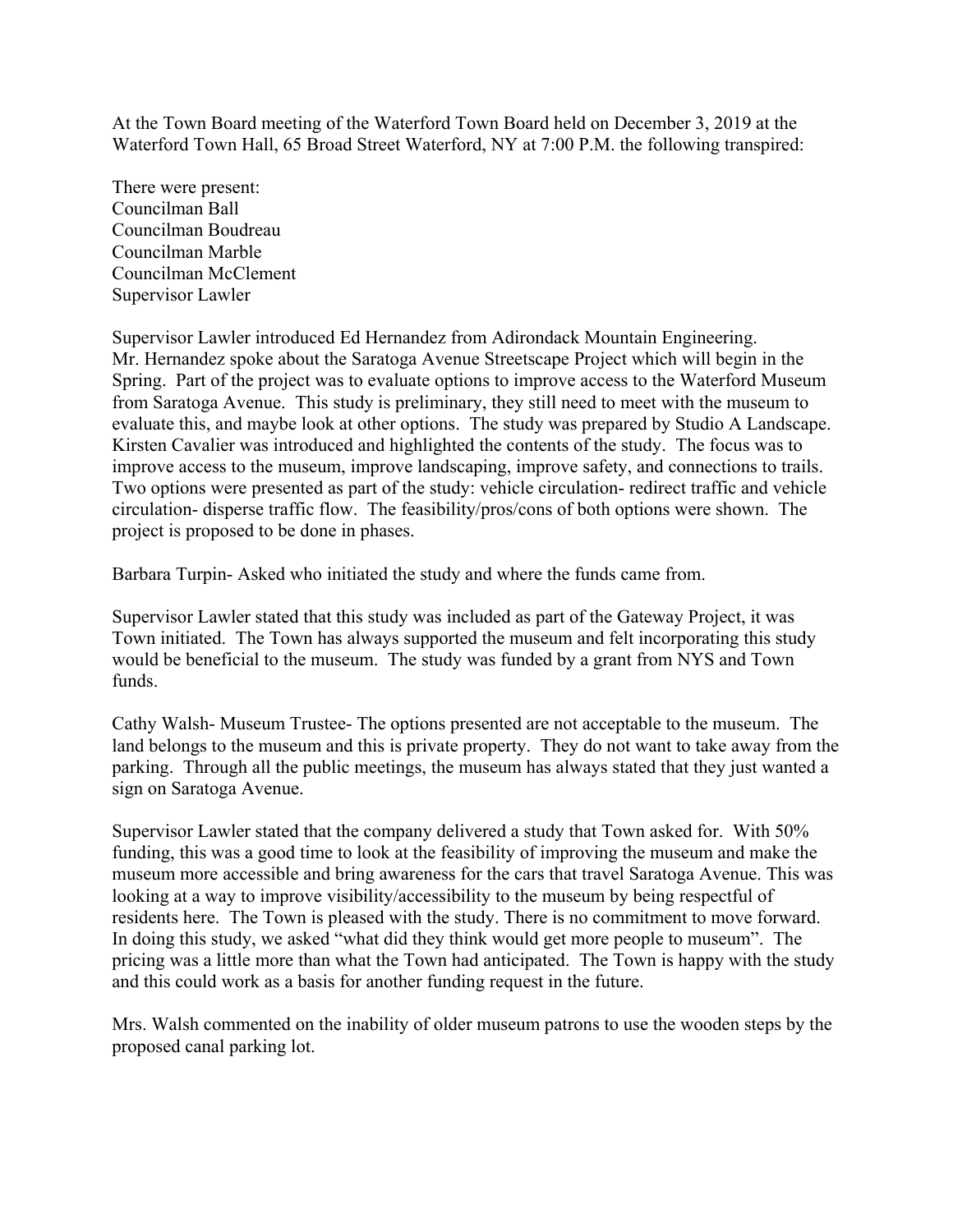Supervisor Lawler added that the idea of this area was for it to be used as a connection for those walking on the trail. Supervisor thanked all involved in this study and appreciated their hard work.

Supervisor Lawler introduced Waterford Halfmoon School District Superintendent Patrick Pomerville. The Town and school district have a strong partnership and are always willing to help out each other when and where needed.

Mr. Pomerville stated that he developed an outreach program to inform the community about the capital projects being proposed. Joining him are members of the architect firm involved in the project, school board members and the district's financial advisors. The vote is December  $10<sup>th</sup>$  to maintain/improve facilities. The total cost is \$15.185 million. The scope of the project is two propositions: Proposition 1- \$9,890,000; Proportion 2 - \$5,295,000 The scope of work was based on NYS requirements.

There are two propositions, the difference is due to state aid ratios. The aid available was

discussed for the two propositions. Retiring debt and bond load was discussed

Proposition 1 – Locker room repairs/ Technology/Art wing rooms repair, windows, parking lot reconstruction and lighting upgrade; additional heating, plumbing and electrical repairs.

Proposition 2- Site Work- field drainage issues, track replacement, turf soccer field

Harry Martel asked if there are plans to put lights on the field.

Mr. Pomerville added that the infrastructure will be in place to add light later. Lighting will be an additional cost.

The timetable of the project was reviewed.

Tax certiorari implications of the MPM Silicones case was discussed. The Town and School District have been working together closely on this matter.

Mr. Pomerville added that Proposition 1 needs to be passed for Proposition 2 to move forward.

Councilman Ball asked if they considered the worst-case scenario for the school district based on taxes/budget for the project in regards to the tax certiorari case.

Mr. Pomerville stated for the district, the worst case would cost in the millions. They would need to look at the reserve, bonding, for payback. This case is still in litigation and this would be speculation.

Councilman Ball asked if this scenario is premature until you know the ramifications? What about the retired debt being mentioned?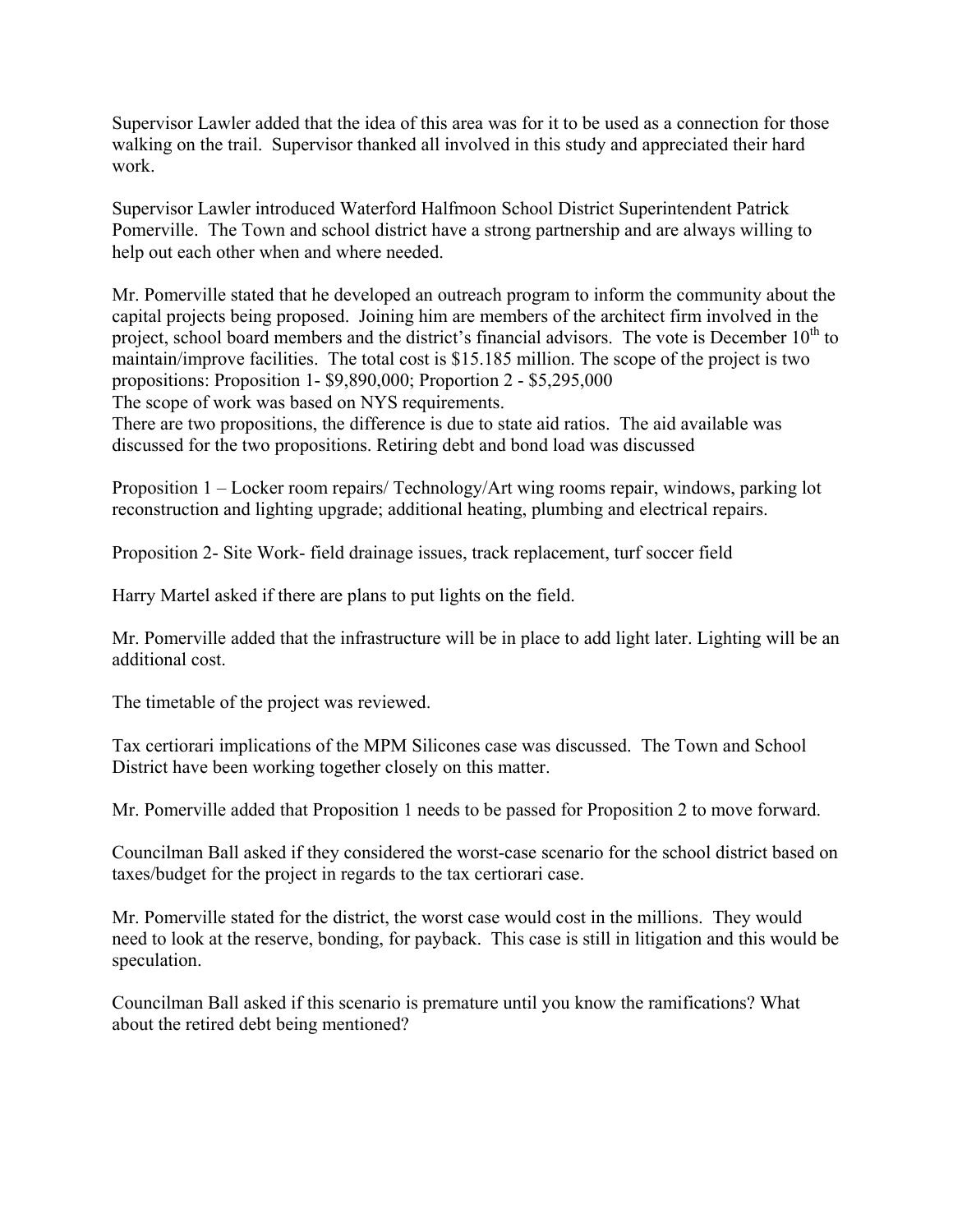Mr. Pomerville answered yes and no. They have debt dropping off- they don't want to lose this window of funding. The tax case could go on longer. They also talked with their financial advisors about moving forward.

Jason Schwartz- Bernard P. Donegan, Inc., Financial Planning- The retired debt is from a 2006 Bond- under 12 million. Timing is important here. Construction costs can rise the longer you wait, waiting to get the tax case resolved can have impacts.

Mari Cecil from Bernier, Carr & Associates Architects and Engineers - In waiting, more deterioration of the exterior of the building will happen, energy costs are rising, its cost savings to replace the windows now. What the voters vote on is all the district can spend. A conservative approach was taken with this project. They do not know the impacts of energy costs/ tariffs etc. will have. The review process can take a long time to get approval for this project. Financially this is planned out.

Councilman Ball stated that he cannot argue with those points. He recognizes the need for a capital project, but given the uncertainty of the tax certiorari case, taxpayers should be wary.

Councilman McClement asked about reimbursement of the new debt.

Mr. Schwartz stated that they will be bonding the same amount, similar to the retiring debt, over 15 years.

Brochures on this presentation will be available in the Town Clerks Office.

#### **Communications and Petitions**

There were none.

#### **Action on Minutes of Previous Meetings as Follows**

Minutes of the Town Board meeting of November 7, 2019 and Agenda Meeting of November 26, 2019 were presented to the Board. A motion was made by Councilman Boudreau seconded by Councilman McClement to accept the minutes as presented. All in favor.

# **Committee Reports**

#### **Financial Report and Submission of Bills and Petty Cash**

Supervisor Lawler read the financial report for the month of November 2019. The petty cash report totaled \$7.15. The audited abstracts totaled \$225,997.92 and the payments in advance of audit totaled \$15,552.06. A motion was made by Councilman Boudreau and seconded by Councilman McClement to accept the reports, pay the bills and reimburse the petty cash account. All in favor.

# **Committee on Seniors, Highways, Wastewater Treatment, Water Authority, and Cemetery.**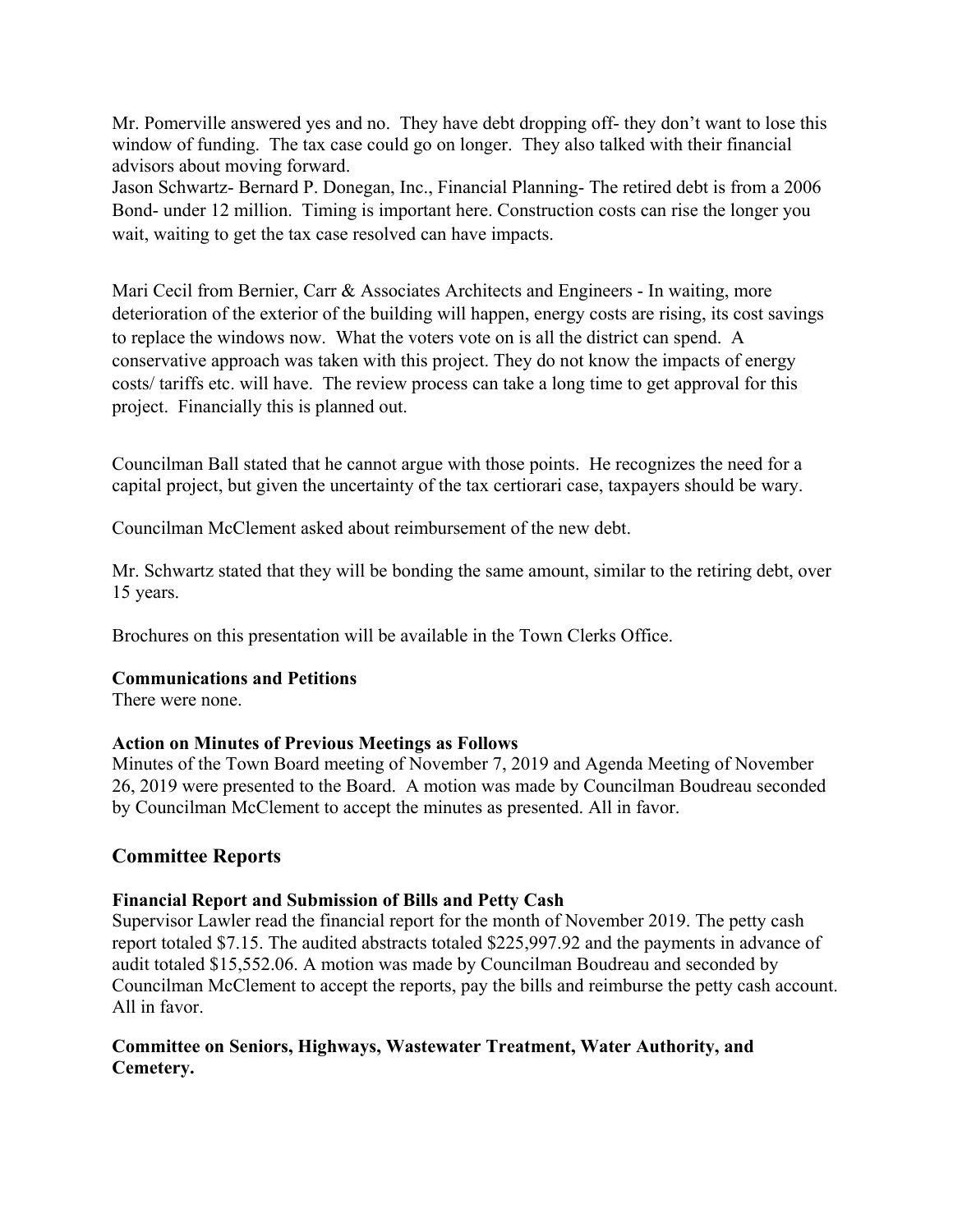Councilman Boudreau gave an update on the Highway Department activities. The department has been busy plowing these past few days. Thank you to Highway Superintendent Harry Martel and his crew for keeping the roads safe and the long hours worked to accomplish this. Craig Falcone and his crew helped out as well, thank you. The Police Department worked with the Highway Department, thank you for the help and a thank you to the residents who cooperated in moving cars when needed. The Snow Emergency is still in effect. The leaf pickup has ended for the season. As a reminder for the safety of residents and plow drivers, do no place garbage cans in the roadway. If you are in need of a new garbage can or recycle bin please contact the Town Clerk's Office at the 518-235-8282. The Councilman then read the Wastewater Report for November as submitted by Chief Operator Craig Falcone.

The Councilman then read the monthly report from the Waterford Water Commissioners. The waterworks had a total of 102 service calls and 52 dig-safe utility locates were addressed. The staff installed new AMR water meters, calibrated and maintained equipment, completed weekly safety meetings monthly water testing and completed meter reading. With the winter season here any support that can be provided to the community to help clear hydrants for emergency use would be greatly appreciated.

Councilman Boudreau then read an update from Historian Russ Vandervoort. Attended a meeting of the Saratoga County Historical Society in Ballston Spa. Made a presentation on behalf of the Waterford Museum at The Van Schiack Facility in Cohoes on "The Great Waterford Bank Robbery of 1872." I gave another presentation at the Brookside Museum in honor of Saratoga County Veterans. My topic was Sylvester Howland a Waterford resident and a WW I Distinguished Service Cross" winner, who despite the loss of a limb became a hero in private life when assisting with drowning rescue. Made a second presentation of the "Waterford Bank Robbery" at Empire State College as a guest lecturer in their Local Histories Program. Currently working with the Town of Colonie' s Historical Society to learn more about a William Griffith who apparently manufactured trunks, leather harnesses and other goods in Waterford until at least 1830. They have just come into possession of a trunk that he made in Waterford. So far our efforts have been unrewarded. They have the trunk and the manufacturers statement; I have requested picture documentation for our museum. I also participated in, for the 43rd year, in what was the 70th annual Thanksgiving Eve Waterford Poker Game. Now if that's not living history, I don't know what is.

#### **Committee on Public Safety, Emergency Services, and Liaison to Village**

Councilman Ball read a note of thanks from Tracy Weir of he Rescue Squad. They thank the Town for honoring Ray Swart and the plaque is hanging in the squad as a reminder of Ray. The Councilman read the Calls by Officer report for the Waterford Police Department, there were 310 calls in November; 12 arrests, 8 petty larceny, 8 domestic, 18 EMS calls, 10 motor vehicle accidents and 15 animal controls calls. Councilman Ball congratulated the new appointments for FB Peck Hose; Chief Shawn Gilbert, Asst Chief Jared Gardner and Captain Cameron Gardner. Work on the  $8<sup>th</sup>$  Street Firehouse is set to begin in the Spring.

# **Committee on Veterans, Grants and Funding, Special Projects, Town Hall and Seniors**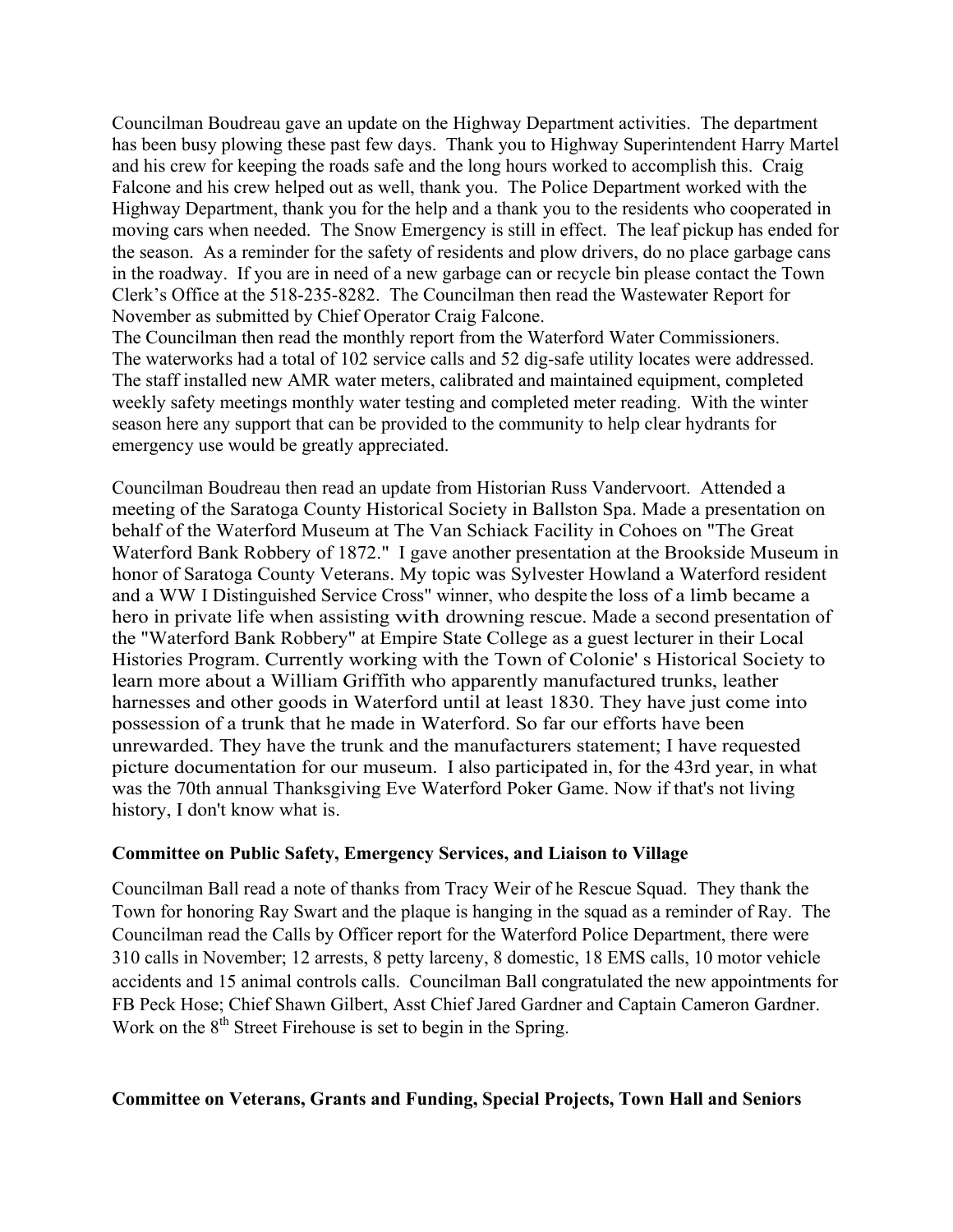Councilman McClement read the Senior Medical Van Report as submitted by Driver Andy Walters. If you would like to sign up please contact the center at 518-235-8500. The Grocery Bus runs on Wednesdays, please contact the center to sign up.

Councilman McClement read an update on the Seniors as submitted by Liz Callaghan. The Christmas party will be held on Sunday, December 15th. It begins at noon and promises to be a great time for everyone. A fantastic meal catered by Joe Forget who, we all know, has done a fabulous job for us in the past. It will be held at the Center. The cost is \$25 and can be dropped off to Gail our treasurer, who will be at the center each Tuesday, by December 10th. If you'd like to participate in the grab bag, bring a wrapped gift, minimum \$10, to the party. Also, we'll have a raffle on a "Lottery ticket tree" so if you would like to contribute a lottery ticket, you can also drop that off at the Senior Center if you're there next week or give it to Sue.

At the meeting, Fran Lawler talked about a scheduled trip to "Lights in the Park" in Albany's Washington Park. The trip scheduled for December 10th quickly filled up at the meeting, but the town has agreed to provide the bus again on December 17th. It will leave Van Schoonhoven at 5:15, the Center at 5:30. Following the journey through the park to see the 125 displays, the bus will make a stop at the park's Lake House where there are craft vendors and refreshments. The cost is \$5 - stop in at the Center to sign up, or if you live at Van Schoonhoven, let Sue know.

There will be no meeting in December, but mark your calendar for the next meeting on Tuesday, January 21st. Also, the grocery bus will be running on Tuesday, December 24th and Tuesday, December 31st (instead of Wednesdays for those weeks because of Christmas and New Year's both being on Wednesdays). Additionally, there will be no transportation for medical appointments the week of December 16th to the 20th. Just a reminder that the Center will be closed on Thursday 28th and also on Friday, the 29th for Thanksgiving Holiday.

Councilman McClement spoke of the congregate meals program at the center. On December  $20<sup>th</sup>$  there will be a special dinner, reservations are required. A donation of \$2.00 is appreciated, \$6.00 for nonmembers. Please call 518-884-4100 to sign up through Office of the Aging.

# **Committee on Youth, Playground, Pool, Festivals, Library, WHUFSD, and Visitor Center**

Councilman Marble stated that Waterford Christmas Parade was a lot of fun as always. Many thanks to all who participated. The Park and Recreation Director did a great job in planning. Thanks to the Wesleyan Church for the hot chocolate and the school choir for singing at the tree. Santa had a different ride this year. He was in the bucket of Kavanaugh's fire truck. Northside and the rest of the fire departments really out did themselves with the decorations on the fire trucks. I don't think we could have decided which truck was the best decorated because they all looked fantastic. I heard it was a fire truck light parade. The weather was a bit chilly but we had a great turn out from the community. Thanks again to everyone and if you see any of our Highway Dept. workers please let them know they did a wonderful job on decorating the park.

Councilman Marble then gave an update on the Waterford-Halfmoon School: Sports Booster mtg at 6:30 on Monday Dec 9 followed by the HS Christmas concert at 7. The Capital project vote is on Dec 10 from 12-8. The Elementary Christmas Concert is Dec 12 at 7 pm. Christmas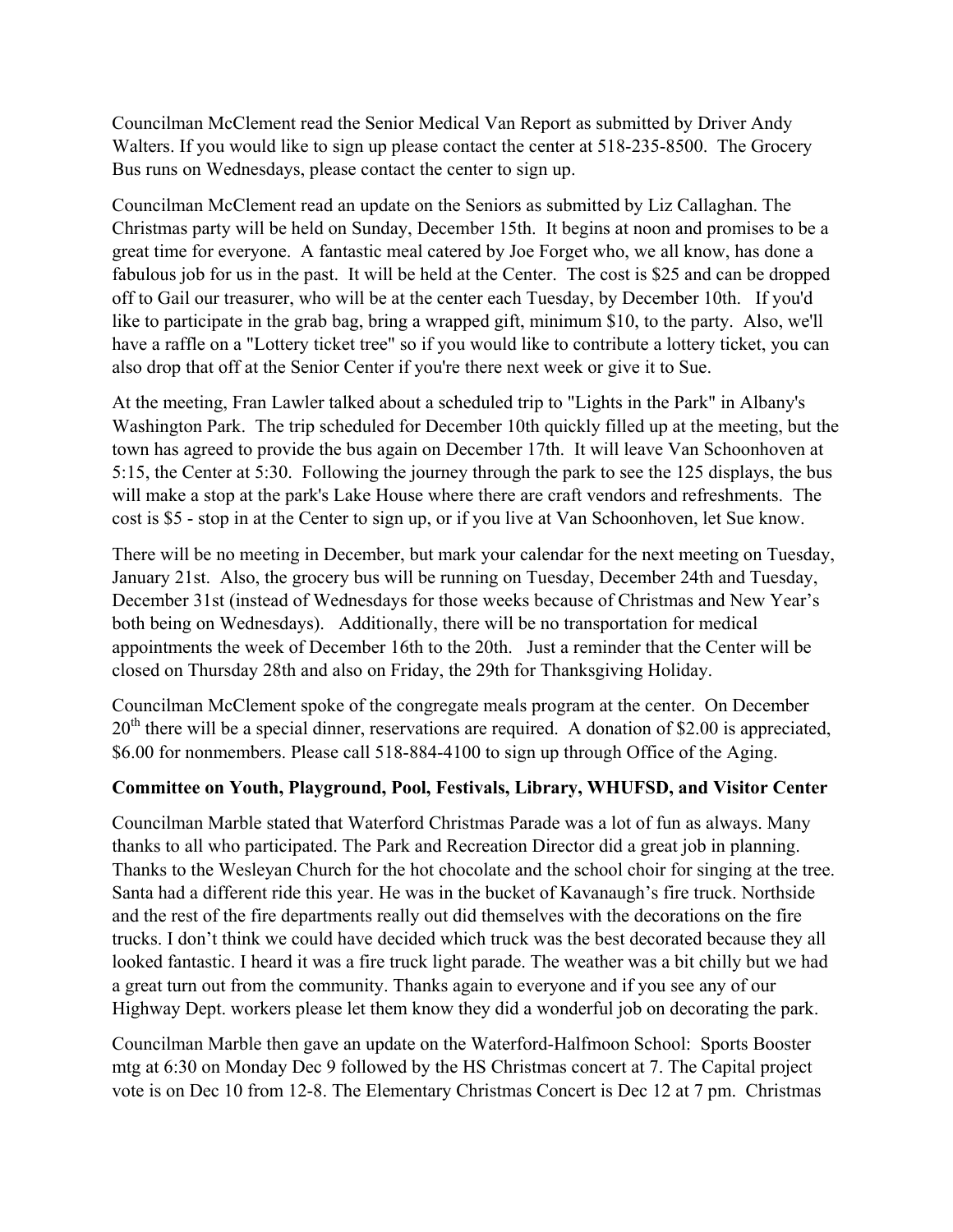vacation will be Dec 22- Jan 3rd. Councilman Marble read the Library report for November: The next community conversation will be Dec 5 at 5:30 pm at the library. They are looking for input from the community as to what they would like to see happen at the Library. It is a part of a strategic planning project. The Gingerbread house program will be coming up closer to Christmas. The information for that is on the library's face book page.

Councilman Marble read the Canal Visitor Center report for November. On November 1st after heavy rains the river crested at 20 inches over the wall and floating docks, flooding the Dock Office and Farmers Market rooms. Many thanks to Highway Superintendent Harry Martel and his crew for an outstanding cleanup effort. Also, Paul Terry who spent many days cleaning out the interior of the visitor center. The refrigerator in the Farmers Market was the only known loss. With the help of many we were able to have polling at the Hurst Harbor Center on November  $5<sup>th</sup>$ for Election Day. On November  $8<sup>th</sup>$ , I attended the CANAL NY annual conference in Baldwinsville, NY. We were updated on the "Re-Imagine the Canal" program by the NYS Canal Corp. and Power Authority. On November  $13<sup>th</sup>$  the NYS Canal Corp. removed our floating docks, they are being stored between locks 3 and 4 for the winter. Planning for next year's season and festivals are underway to ensure that 2020 will be a success. Submitted by Jeffrey D. Cleary, Canal Visitor Center Director/Harbormaster

Councilman Marble wished Councilman Boudreau a Happy Birthday.

Councilman Marble stated that the Waterford Lions Club is having a Christmas Party on December 4<sup>th</sup> from 6-8PM at McGreivy's. Proceeds will go towards the school backpack program. The cost is \$25.00 per person. Please contact Fran Lawler at 518-469-7037 or Liz Callaghan at 518 857-4156.

# **General Orders**

# **RESOLUTION** #158

**BOND RESOLUTION OF THE TOWN BOARD OF THE TOWN OF WATERFORD, SARATOGA COUNTY, NEW YORK (THE "TOWN"), AUTHORIZING THE ACQUISITION AND INSTALLATION OF EQUIPMENT AND RELATED COMPUTER SOFTWARE SYSTEMS FOR USE BY THE TOWN'S POLICE DEPARTMENT; STATING THE MAXIMUM ESTIMATED COST THEREOF IS \$45,000; APPROPRIATING SAID AMOUNT THEREFOR; AND AUTHORIZING THE ISSUANCE OF UP TO \$45,000 IN SERIAL BONDS OF THE TOWN TO FINANCE SAID APPROPRIATION** 

WHEREAS, the Town Board (the "Board") the Town of Waterford, Saratoga County, New York (the "Town") proposes to authorize the issuance of \$45,000 in serial bonds of the Town to finance the acquisition and installation of equipment and related computer software systems for use by the Town's Police Department, consisting of hardware, software, tower servers, vehicular cameras, body cameras, cabling, docking bases, transfer station assy, including other ancillary and incidental costs relating to the financing thereof (collectively, the "Project"), at an estimated maximum cost of \$45,000; and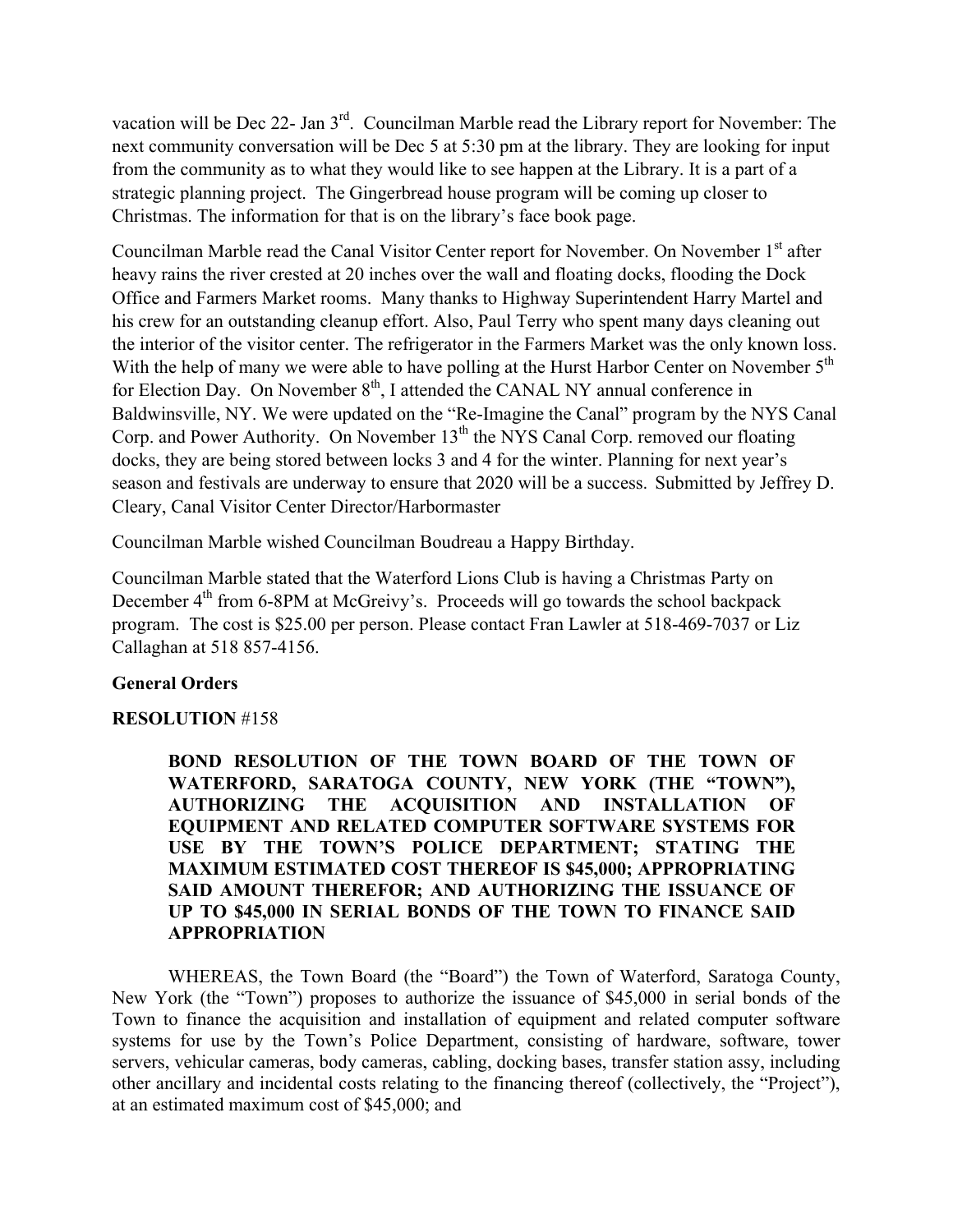WHEREAS, the Town Board now wishes to appropriate funds for the Project and to authorize the issuance of the Town's serial bonds or bond anticipation notes to finance said appropriation.

THE TOWN BOARD OF THE TOWN OF WATERFORD, SARATOGA COUNTY, NEW YORK (the "Town") HEREBY RESOLVES (by the affirmative vote of not less than twothirds of all the members of such body), AS FOLLOWS:

SECTION 1. The Town is hereby authorized to undertake the acquisition and installation of equipment and related computer software systems for use by the Town's Police Department, consisting of hardware, software, tower servers, vehicular cameras, body cameras, cabling, docking bases, transfer station assy, including other ancillary and incidental costs relating to the financing thereof. It is hereby determined that the maximum estimated cost of the aforementioned specific object or purpose is \$45,000, said amount is hereby appropriated therefor and the plan for the financing thereof shall consist of (i) the issuance of the \$45,000 in serial bonds of the Town authorized to be issued pursuant to this resolution or bond anticipation notes issued in anticipation of such bonds, and (ii) unless paid from other sources, the levy and collection of taxes on all taxable real property of the Town to pay the principal of such bonds or notes and the interest thereon as the same become due and payable.

SECTION 2. Serial bonds of the Town in the principal amount of \$45,000 are hereby authorized to be issued pursuant to provisions of Local Finance Law, constituting Chapter 33-a of the Consolidated Laws of the State of New York (the "Law") to finance the aforementioned class of objects or purposes.

SECTION 3. It is hereby determined that the period of probable usefulness of the aforementioned specific object or purpose is five (5) years, pursuant to subdivisions 32., 108. and 89. of paragraph a. of Section 11.00 of the Law.

SECTION 4. The final maturity of the bonds herein authorized to be issued shall not be in excess of five (5) years measured from the date of issuance of the first serial bond or bond anticipation note issued pursuant to this resolution.

SECTION 5. The temporary use of available funds of the Town, not immediately required for the purpose or purposes for which the same were borrowed, raised or otherwise created, is hereby authorized pursuant to Section 165.10 of the Law, for the capital purposes described in Section 1 of this resolution. The Town shall reimburse such expenditures with the proceeds of the bonds or bond anticipation notes authorized by Section 1 of this resolution. This resolution shall constitute a declaration of "official intent" to reimburse the expenditures authorized by Section 1 hereof with the proceeds of the bonds and bond anticipation notes authorized herein, as required by United States Treasury Regulations Section 1.150-2.

SECTION 6. Each of the serial bonds authorized by this resolution and any bond anticipation notes issued in anticipation of said bonds shall contain the recital of validity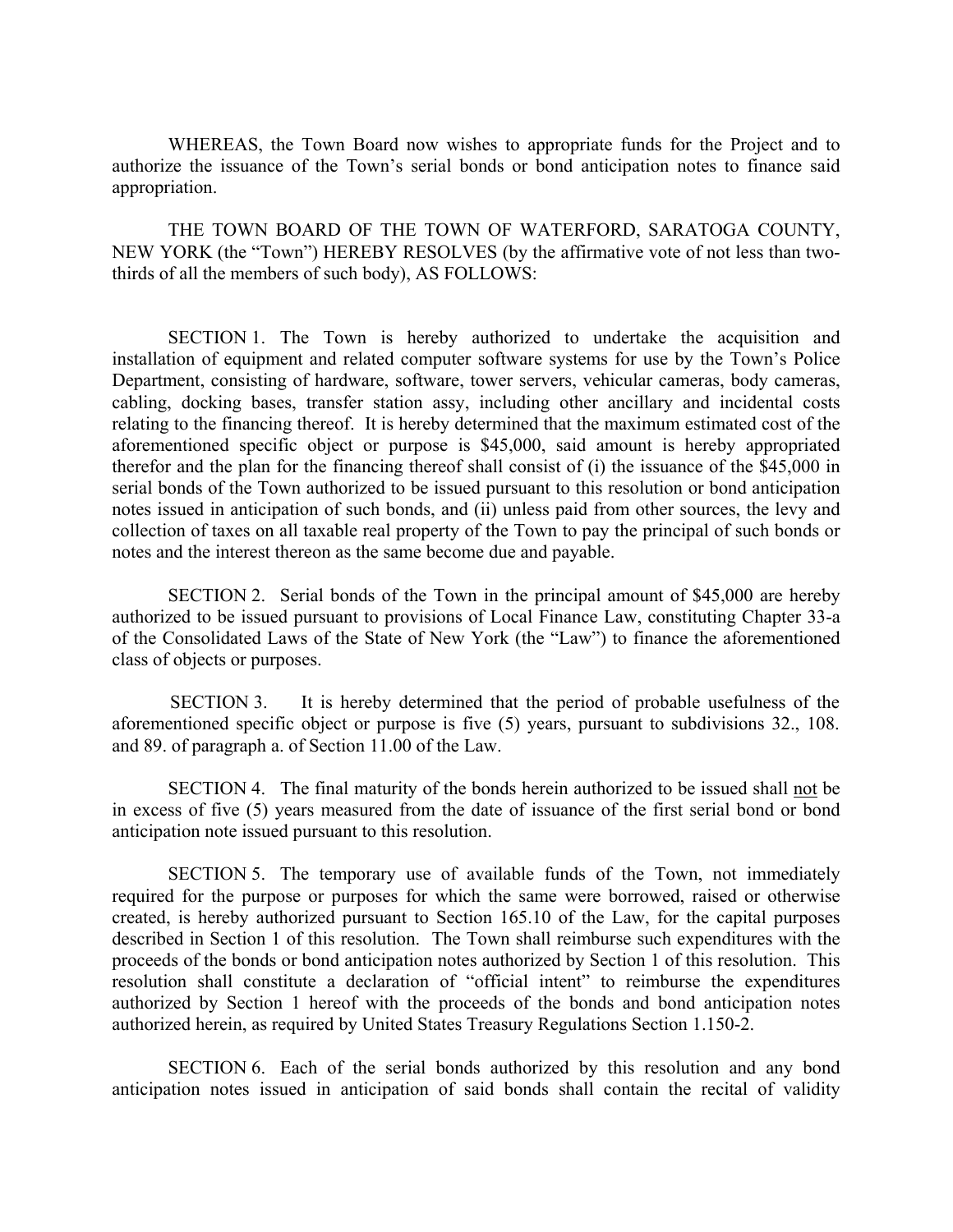prescribed by Section 52.00 of the Law and said serial bonds and any bond anticipation notes issued in anticipation of said bonds shall be general obligations of the Town, payable as to both principal and interest by a general tax upon all the real property within the Town without legal or constitutional limitation as to rate or amount. The faith and credit of the Town are hereby irrevocably pledged to the punctual payment of the principal and interest on said serial bonds and bond anticipation notes and provisions shall be made annually in the budget of the Town by appropriation for (a) the amortization and redemption of the bonds and bond anticipation notes to mature in such year and (b) the payment of interest to be due and payable in such year.

SECTION 7. Subject to the provisions of this resolution and of the Law, pursuant to the provisions of Section 30.00 relative to the authorization of the issuance of bond anticipation notes or the renewals of said obligations and of Section 21.00, Section 50.00, Section 54.90, Sections 56.00 through 60.00 and Sections 62.10 and 63.00 of the Law, the powers and duties of the Town Board relative to authorizing serial bonds and bond anticipation notes and prescribing terms, form and contents as to the sale and issuance of bonds herein authorized, including without limitation the determination of whether to issue bonds having substantially level or declining debt service and all matters relating thereto, and of any bond anticipation notes issued in anticipation of said bonds, and the renewals of said bond anticipation notes, are hereby delegated to the Town Supervisor of the Town, the chief fiscal officer of the Town (the "Town Supervisor"). Further, pursuant to subdivision b. of Section 11.00 of the Law, in the event that bonds to be issued for the object or purpose authorized by this resolution are combined for sale, pursuant to subdivision c. of Section 57.00 of the Law, with bonds to be issued for one or more objects or purposes authorized by other resolutions of the Town, then the power of the Town Board to determine the "weighted average period of probable usefulness" (within the meaning of subdivision a. of Section 11.00 of the Law) for such combined objects or purposes is hereby delegated to the Town Supervisor, as the chief fiscal officer of the Town.

SECTION 8. The Town Supervisor of the Town is hereby further authorized to take such actions and execute such documents as may be necessary to ensure the continued status of the interest on the bonds authorized by this resolution and any notes issued in anticipation thereof, as excludable from gross income for federal income tax purposes pursuant to Section 103 of the Internal Revenue Code of 1986, as amended (the "Code") and to designate the bonds authorized by this resolution and any notes issued in anticipating thereof, if applicable, as "qualified tax-exempt obligations" in accordance with Section  $265(b)(3)(B)(i)$  of the Code.

SECTION 9. The intent of this resolution is to give the Town Supervisor sufficient authority to execute those applications, agreements and instruments, or to do any similar acts necessary to affect the issuance of the aforesaid serial bonds or bond anticipation notes without resorting to further action of this Town Board.

SECTION 10. The Town Board hereby determines that the Project constitutes a "Type II" action within the meaning of the State Environmental Quality Review Act and the regulations of the New York State Department of Environmental Conservation thereunder (collectively, "SEQRA") and that no further action under SEQRA with respect to the Project need be taken by the Town Board as a condition precedent to the adoption of this resolution.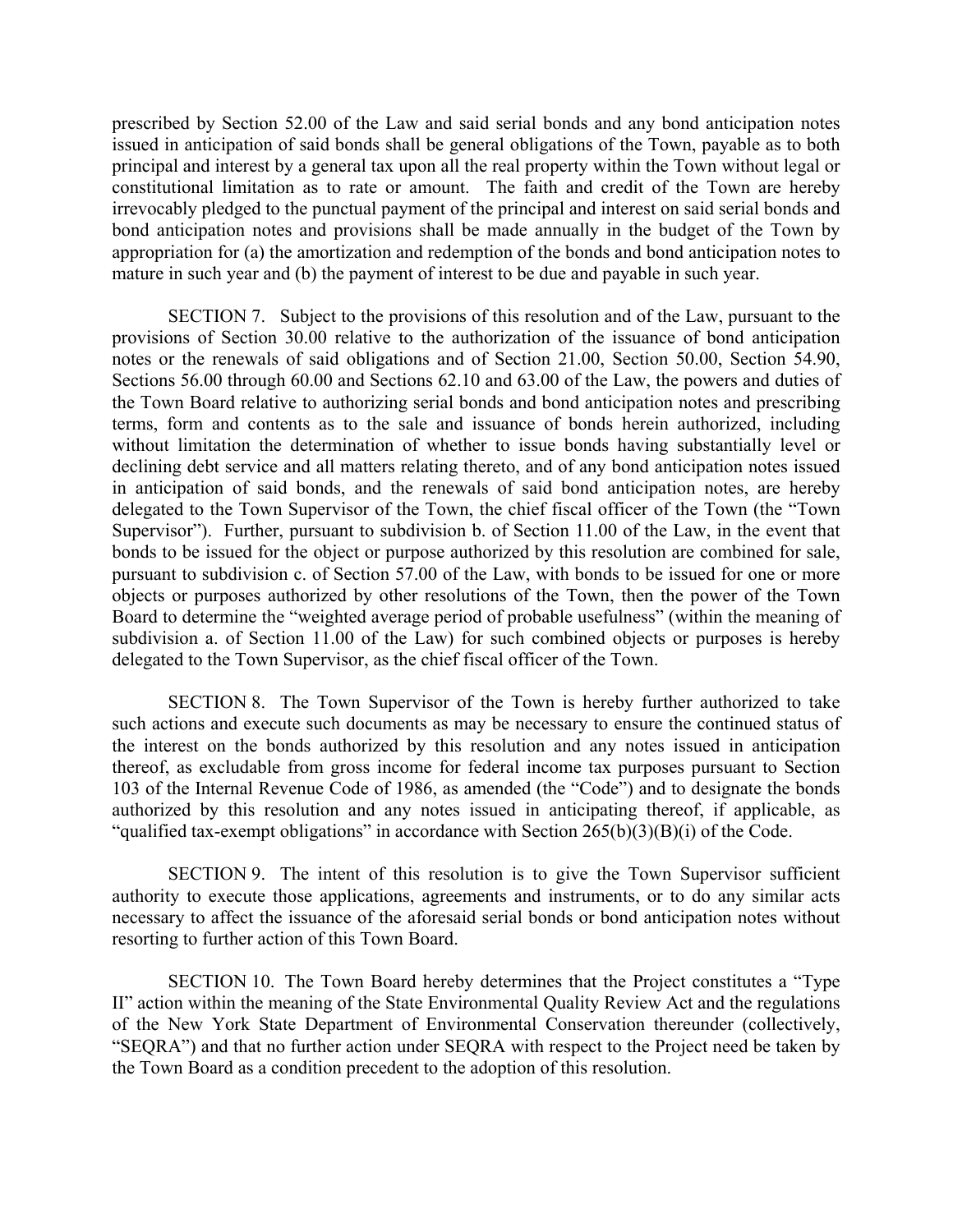SECTION 11. The validity of the bonds authorized by this resolution and of any bond anticipation notes issued in anticipation of said bonds may be contested only if:

(a) such obligations are authorized for an object or purpose for which the Town is not authorized to expend money; or

(b) the provisions of law which should be complied with at the date of the publication of such resolution are not substantially complied with,

and an action, suit or proceeding contesting such validity is commenced within twenty (20) days after the date of such publication; or

(c) such obligations are authorized in violation of the provisions of the Constitution.

SECTION 12. The Town Clerk is hereby authorized and directed to cause a copy of this resolution, or a summary thereof, to be published, together with a notice attached in substantially the form as prescribed in Section 81.00 of the Law, in the official newspaper(s) of the Town for such purpose.

SECTION 13. This resolution shall take effect immediately

Offered by Councilman Marble Seconded by Councilman Ball

Councilman Ball yes Councilman Boudreau yes Councilman Marble yes Councilman McClement yes Supervisor Lawler yes

#### **RESOLUTION** # 159

RESOLVED, that the Town Board of the Town of Waterford hereby authorizes the purchase of Body Cameras, In-Car Cameras and associated equipment and software for the Waterford Police Department as per proposal submitted by WatchGuard in the amount of \$43,164.20. NYS Contract PM21090.

Offered by Councilman Marble Seconded by Councilman Ball

Councilman Ball yes Councilman Boudreau yes Councilman Marble yes Councilman McClement yes Supervisor Lawler yes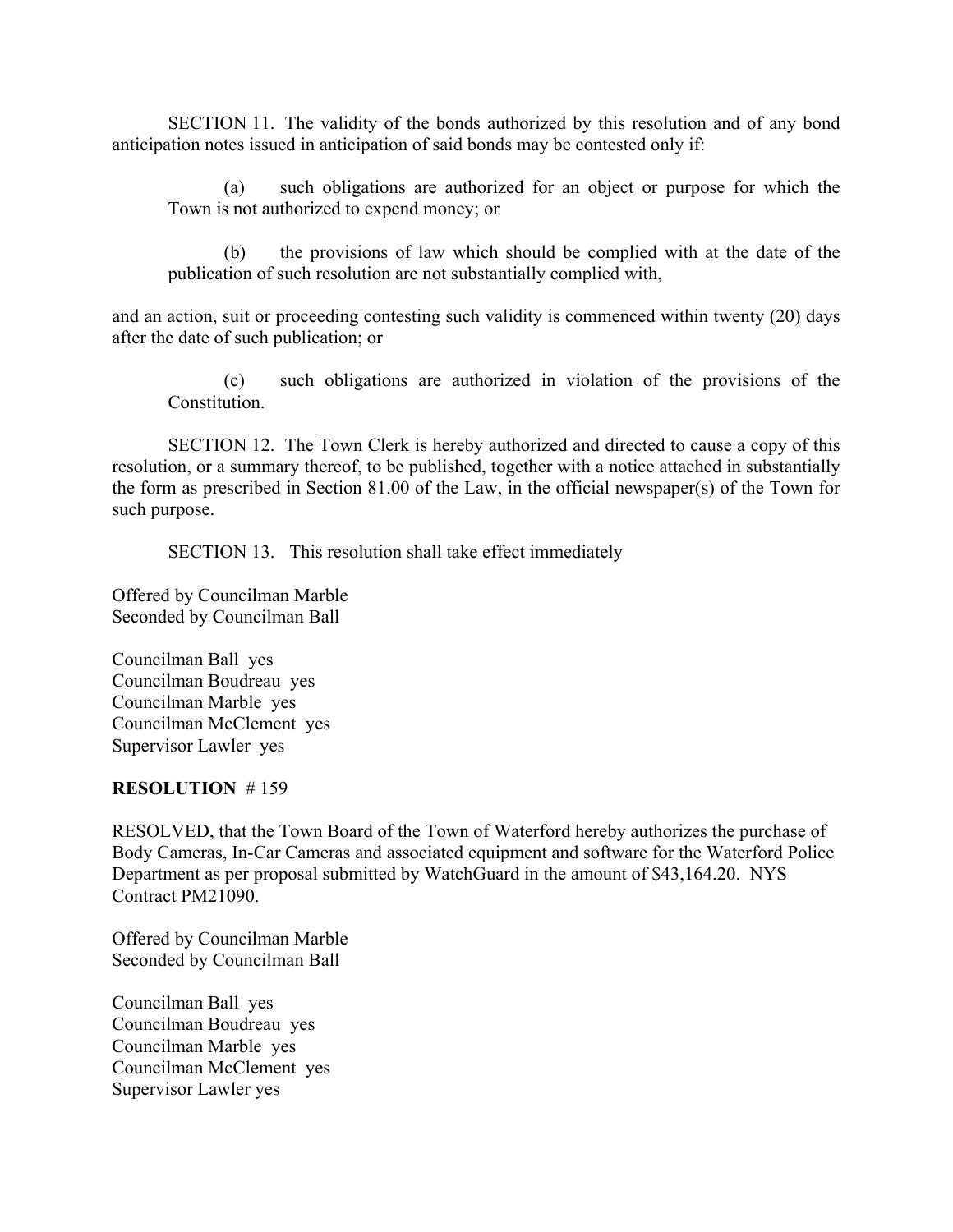#### **Other Business**

Councilman Boudreau announced that the Museum is holding their "Dashin and Dancin" fundraiser at the Cohoes Music Hall on December  $7<sup>th</sup>$  from 7-10PM. The cost is \$25.00 per person. Music by the Refrigerators. Contact the Museum at 518-238-0809 for more information.

Supervisor Lawler stated that a resolution is needed to reschedule the December Agenda meeting due to the holiday. This will also be the organizational meeting.

# **RESOLUTION** #160

RESOLVED, that the regular December Agenda meeting of the Waterford Town Board be rescheduled to December 30, 2019 at 7:00 PM at Waterford Town Hall.

Offered by Councilman Boudreau Seconded by Councilman McClement

Councilman Ball yes Councilman Boudreau yes Councilman Marble yes Councilman McClement yes Supervisor Lawler yes

The Supervisor opened the meeting up for public comments.

Lynette- Clifton Street- She would like to speak about issues on Clifton Street in regards to snow removal. She heard compliments on the good job that was done, but her experience was not pleasant. She dug her car out and the snow plow came and put the snow back after she had shoveled. She asked the driver to come back and was told they would, but never did. Today, she parked where she should have and was asked to move her car. The way she was spoken to is not okay.

Councilman Boudreau asked if she would meet with him after the meeting to discuss the situation.

Supervisor Lawler stated that anyone is always welcome to attend a meeting, not just if there is a problem.

Lynnette- She understands there are issues on her street, but does not feel Clifton Street is treated the same, most of her problem is how she was talked too.

Supervisor Lawler added that he does not want anyone to feel disrespected. Councilman Boudreau will meet with you and get specific details.

Lynnette- Added that when she bought her house she signed a piece of paper that says the Town owns a piece of the land. Is the Town taking care of this piece, a resident fell shoveling up the street and was hurt.